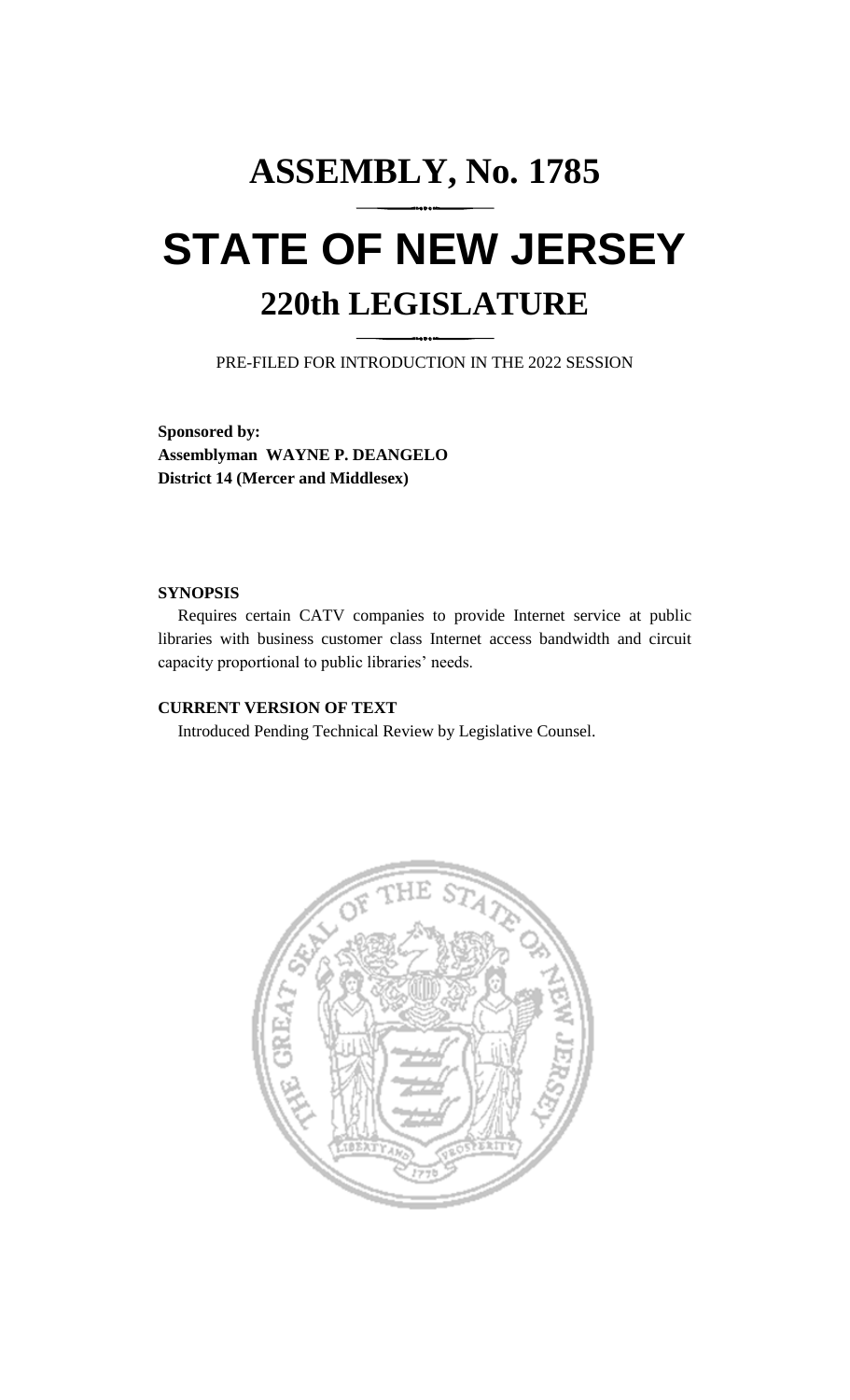$\mathcal{D}_{\mathcal{L}}$ 

 **AN ACT** concerning Internet service to public libraries and amending P.L.1972, c.186. **BE IT ENACTED** *by the Senate and General Assembly of the State of New Jersey:* 1. Section 28 of P.L.1972, c.186 (C.48:5A-28) is amended to read as follows: 28. Each application for a municipal consent or system-wide franchise shall contain: a. A description of the initial area to be served **[**.**]**; b. A description of the proposed service in terms of the number of channels of cable television reception service **[**.**]**; c. Sufficient evidence that the applicant has the financial and technical capacity **[**and**]**, the legal **[**,**]** character, and other qualifications to construct, maintain, and operate the necessary installations, lines, and equipment **[**and**]** to provide the service proposed in a safe, adequate, and proper manner **[**.**]**; d. Evidence of sufficient bond, or commitment therefor, with sureties to be approved by the office, in the penal sum of not less than \$25,000 for the faithful performance of all undertakings by the applicant as represented in the application **[**;**]**, the sufficiency of which shall be subject to review by the director and approval by the board **[**.**]**; e. An undertaking to hold the board and all municipalities served harmless from any liability arising out of the applicant's operation and construction of its CATV system **[**.**]**; f. Evidence of sufficient insurance insuring the board, all municipalities served, and the applicant with respect to all liability for any death, personal injury, property damage, or other liability arising out of the applicant's construction and operation of its CATV system **[**;**]**, the sufficiency of which shall be subject to review by the director and approval by the board. **[**Such**]** This insurance shall be no less than: (1) \$150,000 for bodily injury or death to any one person, within the limit, however, of \$500,000 for bodily injury or death resulting from any one accident **[**,**]**; (2) \$100,000 for property damage resulting from any one accident **[**,**]**; and (3) \$50,000 for all other types of liability **[**;**]**, the sufficiency of which shall be subject to review by the director and approval by the board **[**.**]**; g. A schedule of proposed rates for cable television reception service, which **[**rates**]** shall not be altered during the term for which the municipal consent is issued, except by application to the board

for amendment of the terms and conditions of **[**said**]** the consent

**EXPLANATION – Matter enclosed in bold-faced brackets [thus] in the above bill is not enacted and is intended to be omitted in the law.**

**Matter underlined thus is new matter.**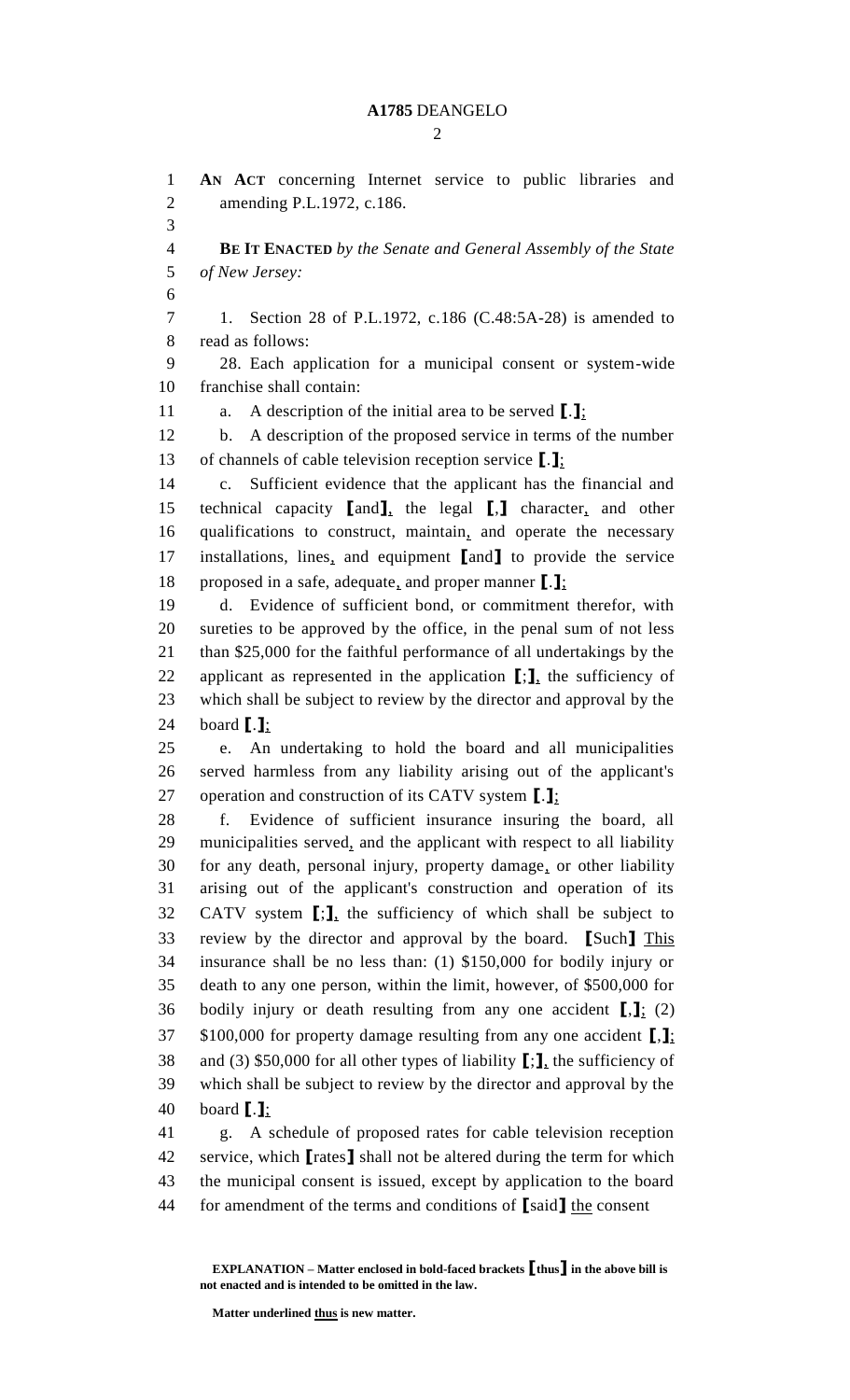after public hearing, subject to the rules of the office, review by the

director, and approval by the board, or amendment pursuant to the

provisions of subsection b. of section 11 of P.L.1972,

c.186 (C.48:5A-11) **[**.**]**;

 h. (1) With regard only to applications for a system-wide franchise, a commitment **[**as**]** to those municipalities that are served by a CATV company at the time of the application, to match or surpass any line extension policy operative at the time the system-wide franchise is granted and placed into effect prior to the enactment of P.L.2006, c.83 (C.48:5A-25.1 et al.) by a local franchise or certificate of approval, for the duration of the system- wide franchise. In any event, the CATV company shall extend its plant along public rights-of-way to all residences and businesses within 150 aerial feet of the CATV company's existing plant at no cost beyond the normal installation rate, and to all residences and businesses within 100 underground feet of the CATV company's plant at no cost beyond the normal installation rate, and shall set a minimum house per mile density of not less than 35 homes per square mile.

 (2) This commitment shall be in addition to any and all board orders and rules that impact upon the extension of plant, except that **[**such**]** the commitment shall supersede the board's regulations adopted as N.J.A.C. 14:3-8.1 et seq., which shall not apply to CATV companies, including telecommunications service providers, that have obtained a system-wide franchise **[**.**]**;

 i. With regard only to applications for a system-wide franchise, a commitment to provide to each municipality that is served by a CATV company, with two public, educational, and governmental access channels. In the event that two or more access channels are requested by a municipality, the municipality shall demonstrate that its cable-related needs require the provision of such additional access channels. Any and all CATV companies operating in a municipality shall provide interconnection to all other CATV companies on reasonable terms and conditions, and the board shall adopt regulations for procedures by which disputes between **[**such**]** CATV companies shall be determined and expeditiously resolved. Each municipality or its non-profit designee shall assume responsibility for the management, operations and programming of the public, educational, and governmental access channels **[**.**]**;

 j. With regard only to applications for a system-wide franchise, a commitment to install and retain or provide, without charge, one service outlet activated for basic service to any and all fire stations, public schools, police stations, public libraries, and other **[**such**]** buildings used for municipal purposes**[**.**]**;

 k. With regard only to applications for a system-wide franchise, a commitment to provide free Internet service, without